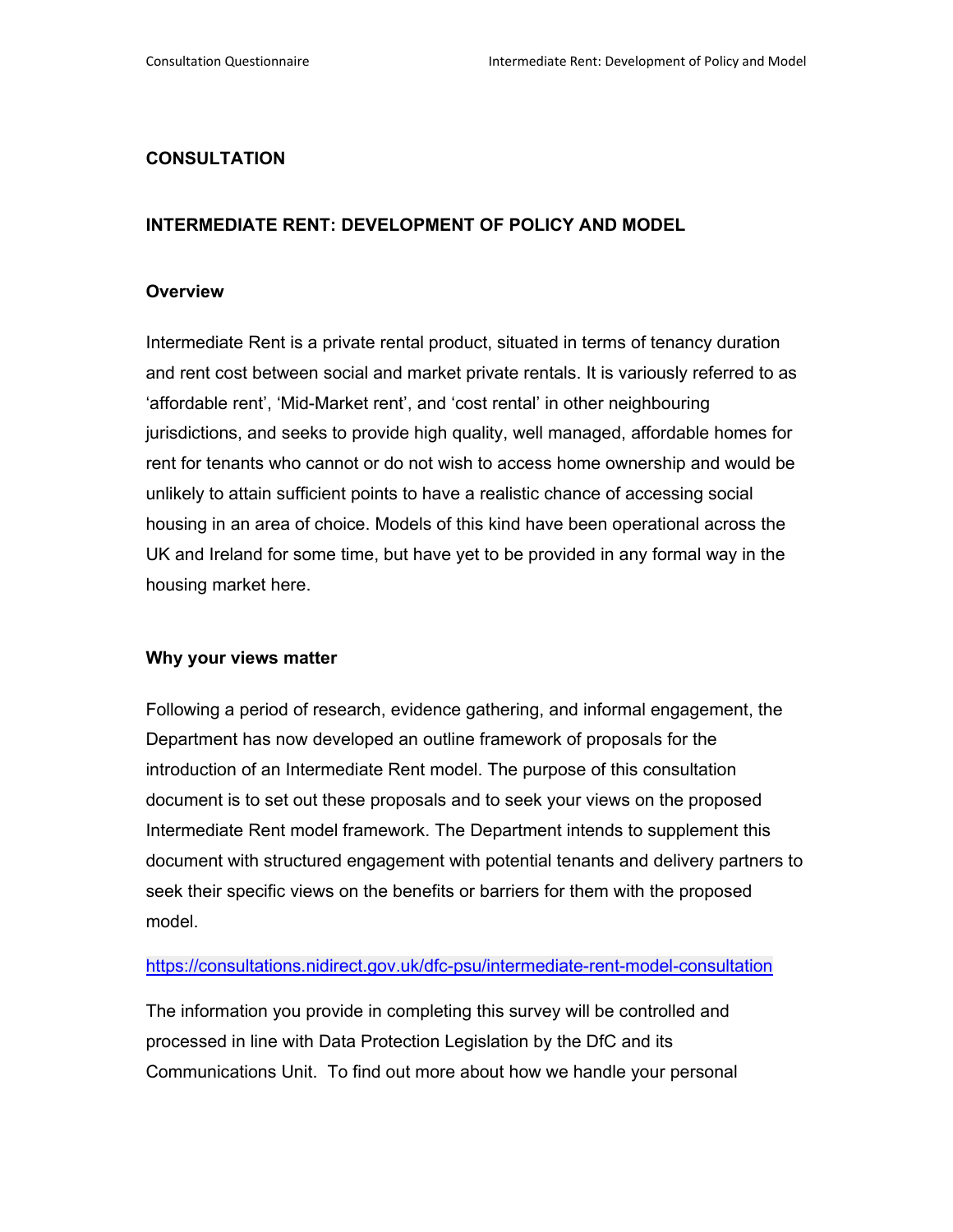information, DfC's Privacy Notice can be viewed online at www.communitiesni.gov.uk/dfc-privacy-notice.

In order to facilitate the survey, Citizen Space, which is not operated by DfC, is used as a data processor. Details of Citizen Space's privacy policy can be found online at www.delib.net/legal/privacy\_policy.

## **Summary of Consultation Questions**

Your response to the matters contained in this consultation, including the following questions, will help inform the Department's development of an Intermediate Rent product.

You do not need to answer all the questions provided. Please only respond to questions that you feel are relevant to you.

# **Further Information**

In responding to this consultation please do not submit any sensitive personal data or information. You are under no obligation to provide personal details in responding to this consultation.

We will only use your information for the purposes of analysis of feedback to this consultation, and to contact you at your request to follow up on matters raised. Whether you are responding on behalf of an organisation or as an individual, please indicate if you consent for your identity to be made public, or otherwise. If at a future time you wish to withdraw your consent to your identity being published please contact the Department using the email/postal address details provided in the consultation document.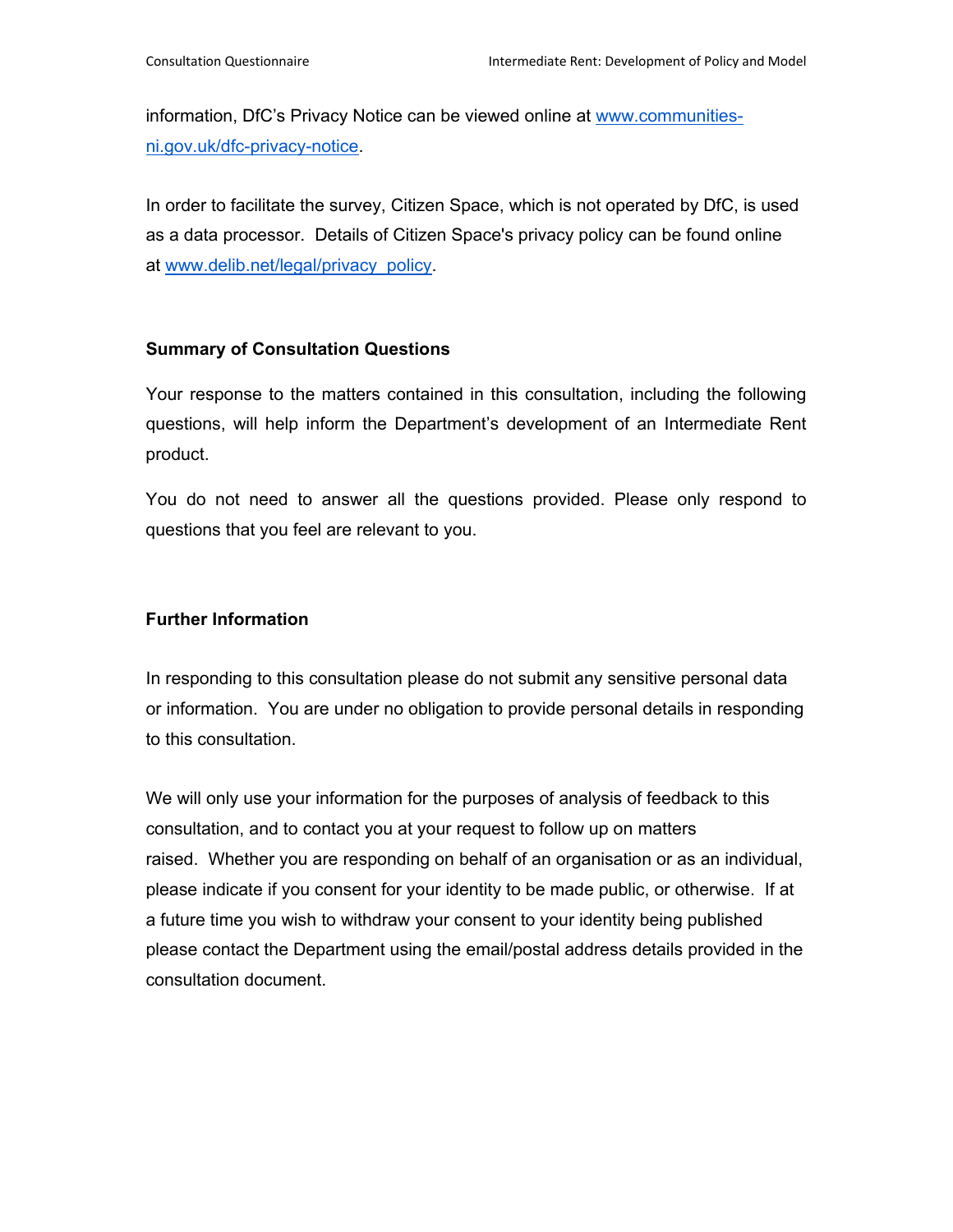## Q1: Are you responding as an individual or on behalf of organisation?

- $\Box$  As an individual
- $\boxtimes$  On behalf of an organisation

**Please confirm whether you are replying as an individual or submitting an official response on behalf of an organisation and provide:** 

| ∣ Your name                                             | <b>Aidan Campbell</b>                                           |  |
|---------------------------------------------------------|-----------------------------------------------------------------|--|
| <b>Your position in</b><br>organisation (if applicable) | <b>Policy officer</b>                                           |  |
| The name of your<br>organisation (if applicable)        | <b>Rural Community Network/Rural Residents'</b><br><b>Forum</b> |  |
| Your email address                                      | aidan@ruralcommunitynetwork.org                                 |  |
| Do you consent for your<br>identity to be made public?  | Yes/No (select as appropriate)                                  |  |

- Q2: If you are responding as an individual, in which capacity are you completing these questions? (please tick one)
	- $\Box$  From a tenant perspective
	- $\Box$  From a landlord / housing provider perspective
	- $\boxtimes$  Other (please specify)

RCN facilitates a Rural Residents' Forum which highlights issues around provision of social housing services in rural communities.

- Q3: If you are responding on behalf of an organisation, which of the following best describes you? Please leave blank if you are answering as an individual.
	- ☐ Landlord / housing provider
	- ☐ Property/letting agent
	- ☐ Property developer
	- ☐ Local Government/Council
	- $\Box$  A housing sector representative body
	- $\boxtimes$  Charity dealing with housing issues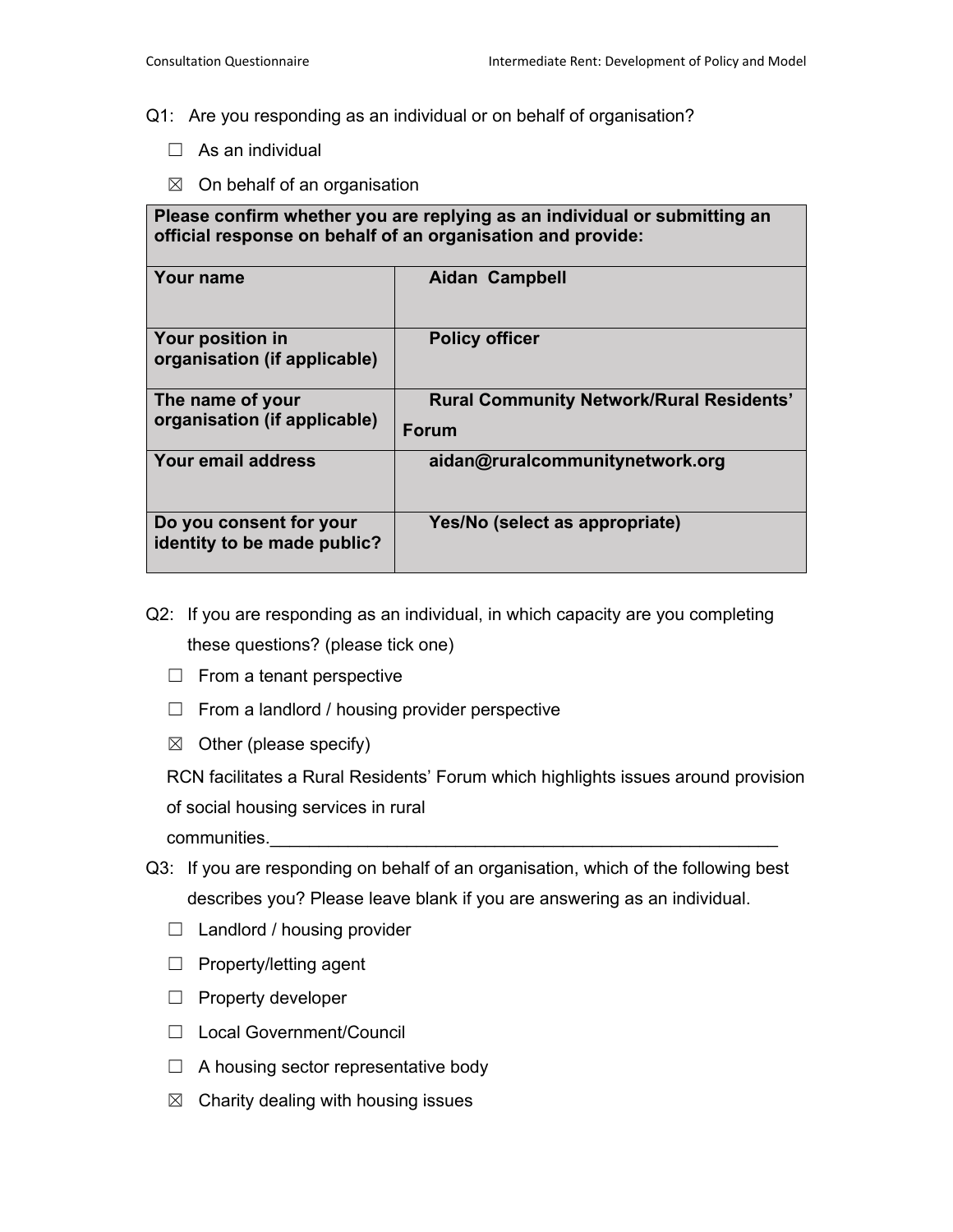$\Box$  Other (please specify)

## **Would an Intermediate Rent home be suitable for me?**

**The Department proposes that it will work with interested parties to develop a programme to supply Intermediate Rent homes offering secure, affordable, good quality, well managed homes to lower income households, at below market rents, in areas of choice. Prospective tenants will apply for an Intermediate Rent home in a similar way to other private rentals.** 

 $\overline{\phantom{a}}$  , and the contribution of the contribution of the contribution of the contribution of the contribution of the contribution of the contribution of the contribution of the contribution of the contribution of the

- Q4: To what extent do you agree there is a need for the introduction of a new intermediate rental product as described?
	- □ Strongly Agree
	- ☒ Agree
	- $\Box$  Neither agree nor disagree
	- ☐ Disagree
	- $\Box$  Strongly disagree

We would be particularly interested in your views around the potential benefits or potential disadvantages of an Intermediate Rent model:

There is a need for an intermediate rent option in rural communities. In many of the Housing needs tests carried out in rural communities by the Housing Executive over the past 5 years the need for affordable housing as well as social housing is identified. Unfortunately, if housing need tests do lead to the development of new social homes, it is often the case that those with little to no points will not be allocated a home. Although the Housing Executives promotes the concept of mixed tenure housing in rural areas, Housing Associations are yet to achieve a new rural build (SHDP) scheme which also includes an intermediate housing element. Private rented sector rents have risen dramatically across NI and the private rented sector is often the only option in many rural areas. An intermediate rent would provide an option for people who cannot afford or do not want to purchase a home and who are unlikely to be able to access social housing.

Q5: To what extent do you agree with the proposed application process outlined?

- □ Strongly Agree
- ☐ Agree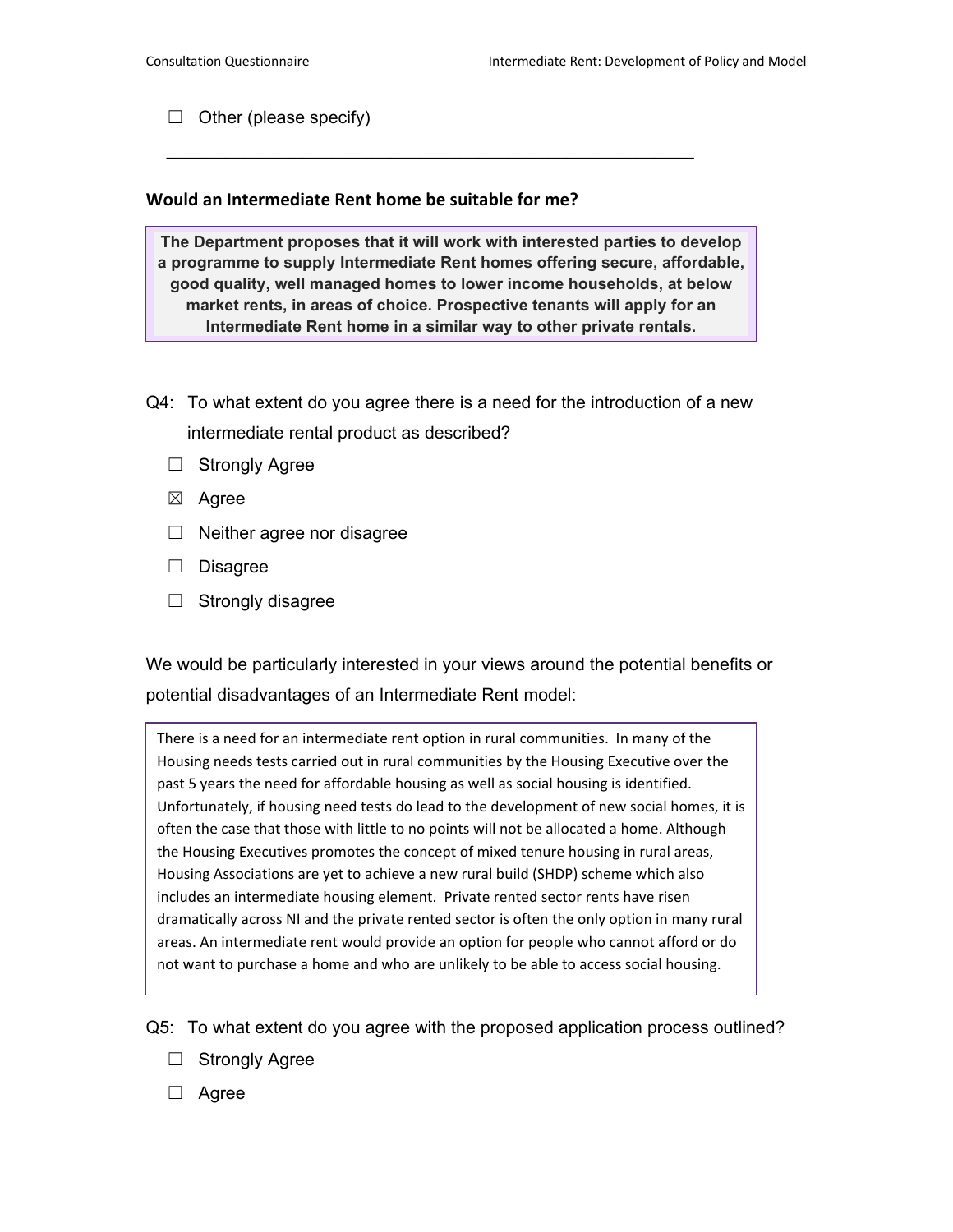- $\Box$  Neither agree nor disagree
- ☒ Disagree
- ☐ Strongly disagree

Please outline your reasons:

RRF are concerned that the income bands suggested for eligibility for intermediate rent may be too high and may still exclude households that can't access social housing. RRF would be interested to learn more about how the suggested income bands were set. It is reasonable that prospective tenants will be chosen on a first come first serve basis initially and will be subject to an affordability assessment. A robust housing management system will be needed to manage the assessment and allocation process in a fair and transparent way. One potential issue could be if a challenge is received from someone who has been unsuccessful in obtaining an intermediate tenancy. Will there be an appeals process for applicants?

- Q6: To what extent do you agree with the listed household descriptions which are likely to benefit most from Intermediate Rent homes?
	- ☐ Strongly Agree
	- ☒ Agree
	- $\Box$  Neither agree nor disagree
	- ☐ Disagree
	- ☐ Strongly disagree

Please outline the reasons for your response:

RRF believes that this model maybe particularly relevant for people who live in rural communities that have not applied for social housing as none is available in their area of choice or because they know that they are unlikely to have the level of points required to access social housing. It may also benefit those in the private rented sector who are spending more than 25-30% of their income on housing costs and those who have had a change in circumstances but that will depend on level of intermediate rent set.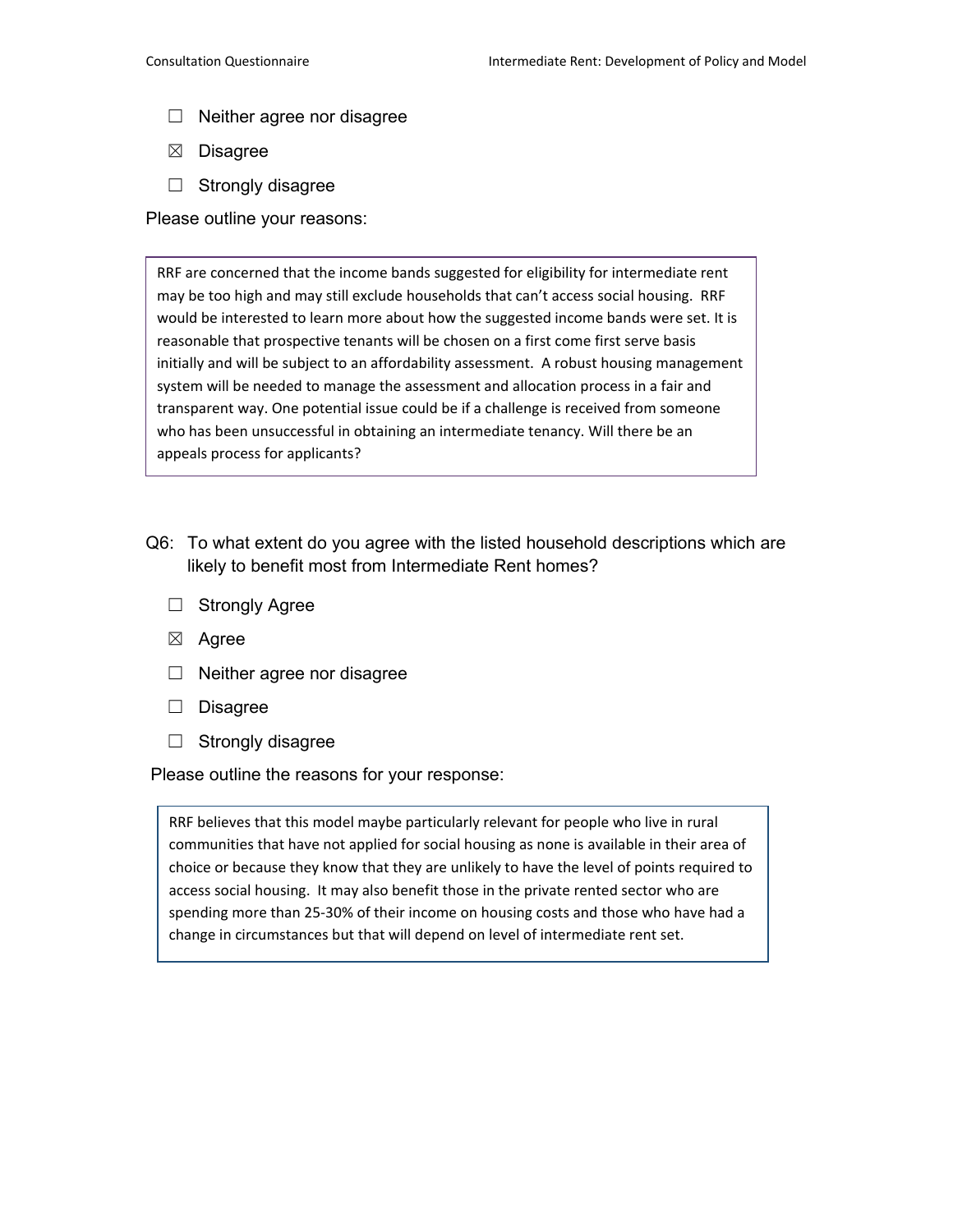## **How will Intermediate Rent levels be set and reviewed?**

**The Department proposes that Intermediate Rents will initially be set at up to 80% of market rent for the same type and size of property within the same geographical area. Regular rent reviews will operate, and an agreed uprating formula will be used to determine rent increases.**

Q7: Based on evidence and research it is proposed that Intermediate Rents are initially set at up to 80% of local market rents for similar types and sizes of properties. Do you agree this proposal would be reasonable and attractive?

|            | Yes | No |
|------------|-----|----|
| Reasonable |     | IX |
| Attractive | M   | IY |

Please outline the reasons for your response:

This level of intermediate rent may be attractive to rural households renting in the PRS as rents are so high and any reduction is a help to struggling households. However, RRF is concerned that tenants will still be forced to pay a significant proportion of their income in rent. In many rural communities in areas of high housing demand in council areas such as:

Mid Ulster/Armagh Banbridge, Craigavon/Newry Mourne & Down/Causeway Coast & Glens rent on a family home in the PRS can be an average of £600 per month. A 20% discount will still this mean this level of rent costing £480 per month, an annual outlay of £5,760 on rent.

For those households at the bottom of the suggested income eligibility band for intermediate rent i.e. earning £18,000 per annum any annual rent costs over £4,500 represents more than 25% of their household income. So in these higher demand areas the intermediate rent model proposed may not meet the policy intention to reduce housing costs below the 25% of overall income target.

We discussed the intermediate rent proposals with social security benefit advisors in South Tyrone Empowerment Project. They raised the concern that although these tenants would still be eligible to apply for benefits but their benefit entitlement would be calculated after housing costs are taken in to account rather than before housing costs are taken into account – therefore there is a danger that the lower intermediate rent would impact on their entitlement. This potential negative impact needs to be explored further and considered in detail in design of the scheme.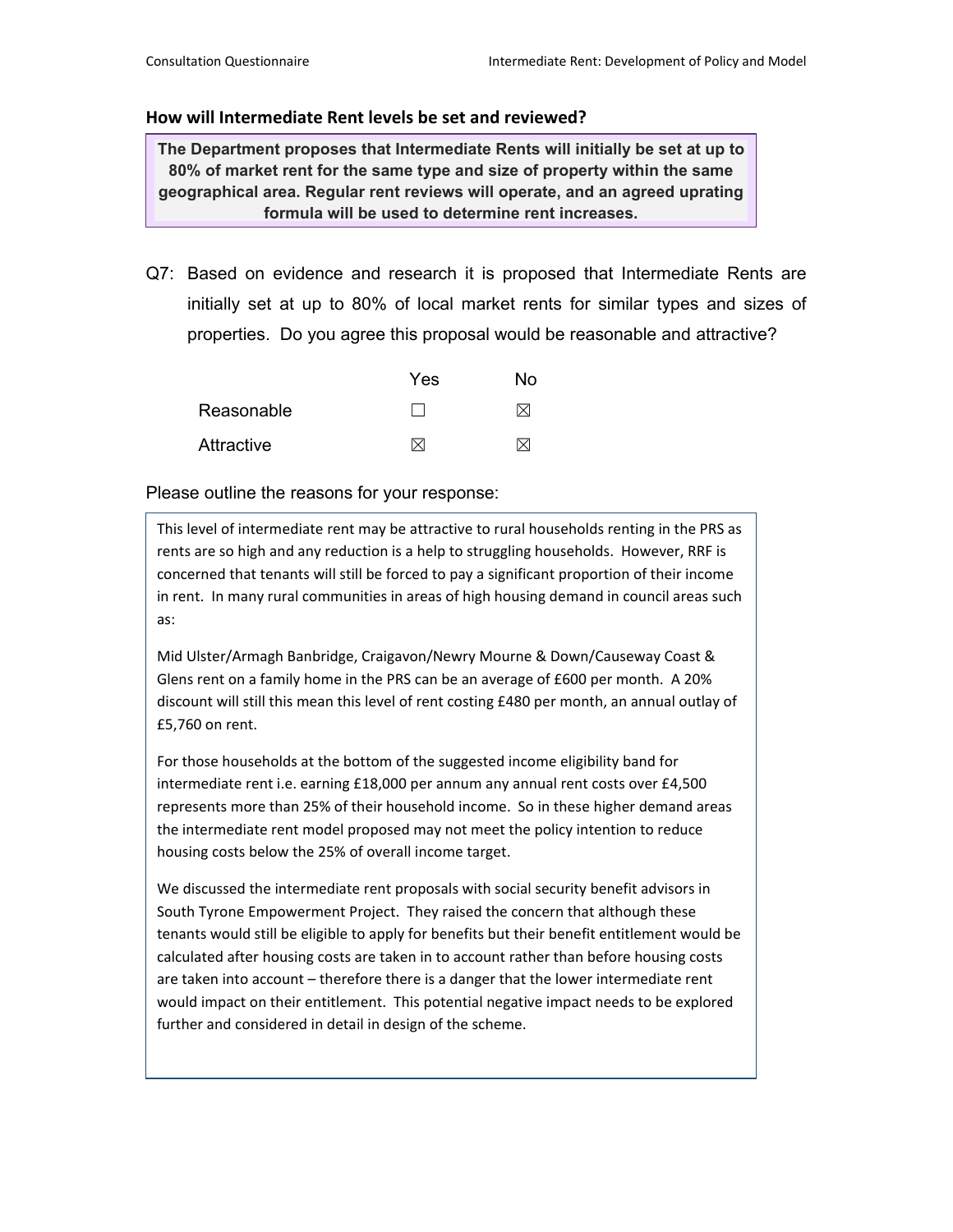Q8: Do you agree with the proposed uprating arrangements?

- ☐ Yes
- ☐ No
- Q9: Do you consider an alternative uprating approach would work better to ensure Intermediate Rent offers affordability to tenants and viability to the programme operator?
	- ☐ Yes
	- ☐ No

Please outline the reasons for your response:

**income eligibility criterion.** 

**What will the Eligibility Criteria be for an Intermediate Rent tenancy?**

- Q10: To what extent do you agree with the proposed initial income bands for accessing an Intermediate Rent home?
	- ☐ Strongly Agree
	- ☐ Agree
	- ☐ Neither agree nor disagree
	- ☒ Disagree
	- ☐ Strongly disagree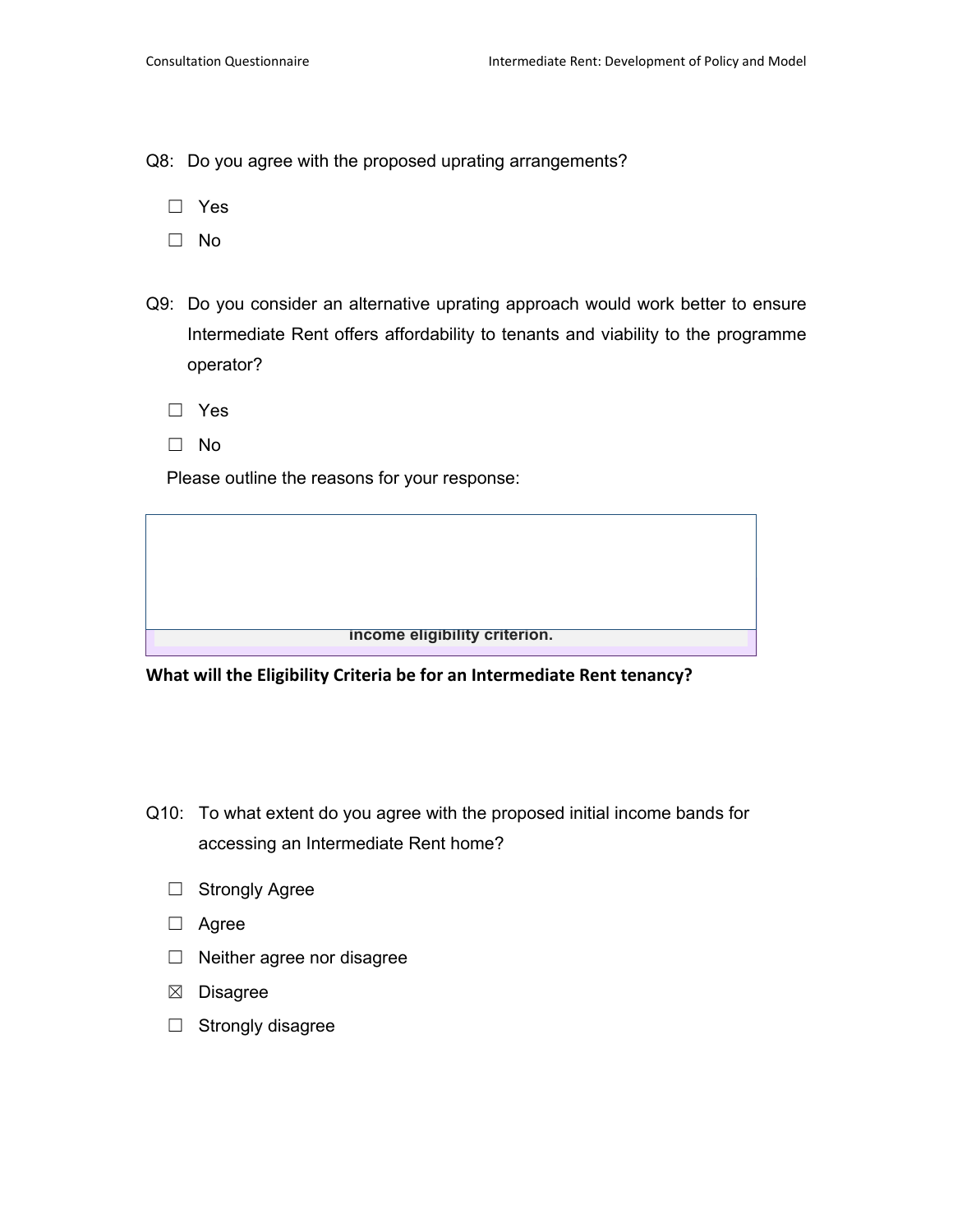RRF believes that the income bands need to be reduced to include a wider range of households who are suffering housing affordability issues in the private rented sector.

- Q11: It is proposed that income can come from a variety of sources e.g. earned income, interest on savings, private pension income as well as housing related benefits. To what extent do you agree these and other types of income should be considered when accessing an Intermediate Rent home?
	- ☐ Strongly Agree
	- ☐ Agree
	- $\Box$  Neither agree nor disagree
	- ☐ Disagree
	- ☐ Strongly disagree

Please outline the reasons for your response and give examples of any other incomes sources which should be considered:

- Q12: Do you think the level of savings held by prospective tenants should be considered as part of eligibility and / or an affordability assessment when applying for an Intermediate Rent home?
	- □ Yes
	- □ No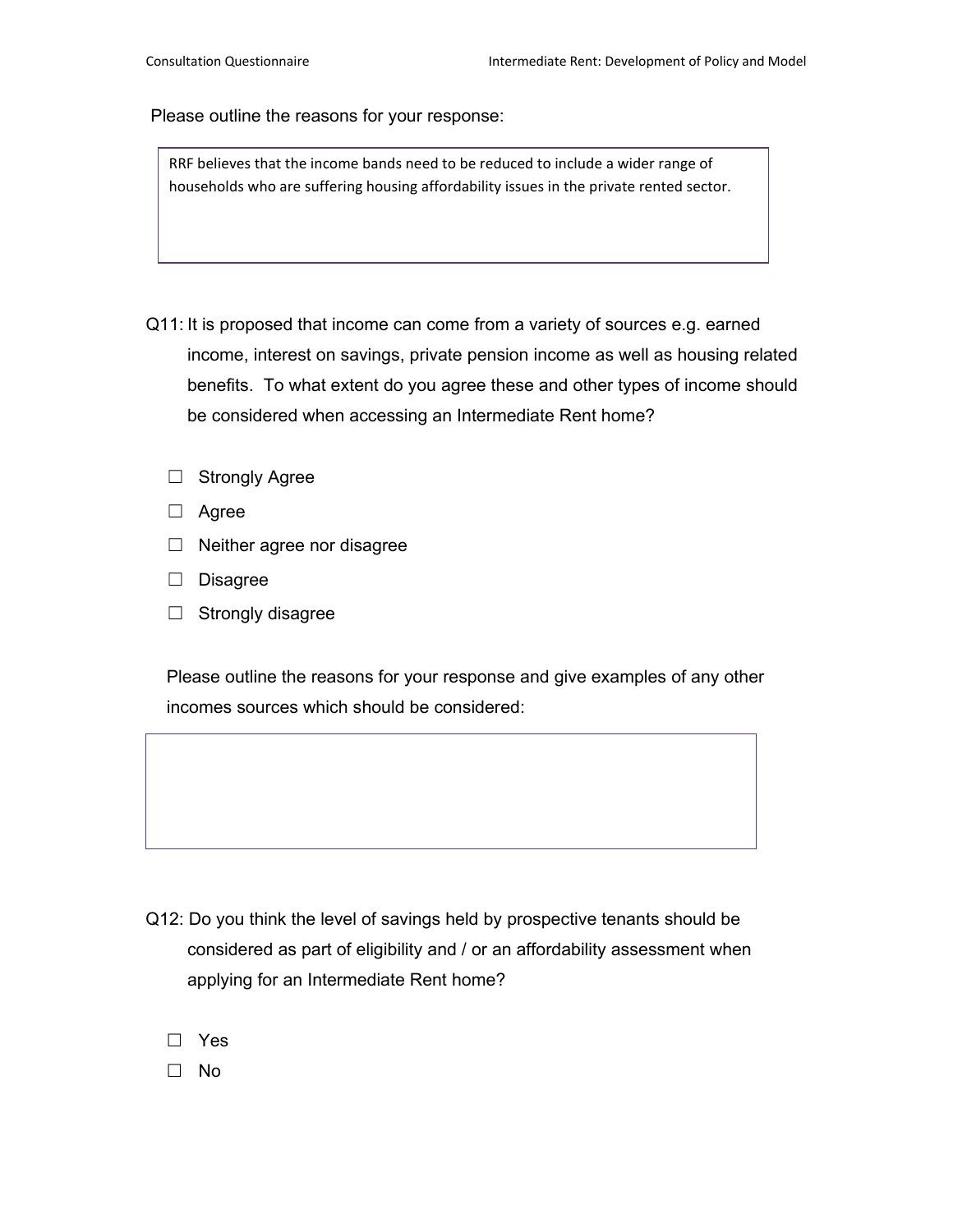*Within the eligibility criteria for an Intermediate Rent home, priority may be given to prospective tenants subject to certain circumstances. Examples of these circumstances include:* 

- *Currently live or work in the local area (for example within a 15 mile radius of the dwelling);*
- *Have close family connections living within the same neighbourhood;*
- *Lack security of tenure in their current home;*
- *Are on the waiting list for social housing.*
- Q13: Do you agree consideration should be given to additional eligibility criteria in such circumstances?
	- ☒ Yes
	- ☐ No

Please outline the reasons for your response:

There may be merit for consideration of additional eligibility criteria for prospective intermediate rent tenants. The inclusion of an eligibility criteria re. close family connections in the same neighbourhood may be welcomed by many in rural communities where social housing is in very short supply. It may enable lower income households to remain in a rural community where they have strong family ties or close to where they work. This additional criterion could give these households priority over others living elsewhere who want to relocate but may have alternative options. However, one unintended consequence of this criterion is that it may be considered discriminatory against migrants who will not have those close family connections in NI. Therefore the inclusion of a criteria to allow people to have additional consideration for intermediate rent if they are connected to a community through their workplace is essential to guard against this potential discrimination.

**Would tenants need to provide references, a deposit or a guarantor?**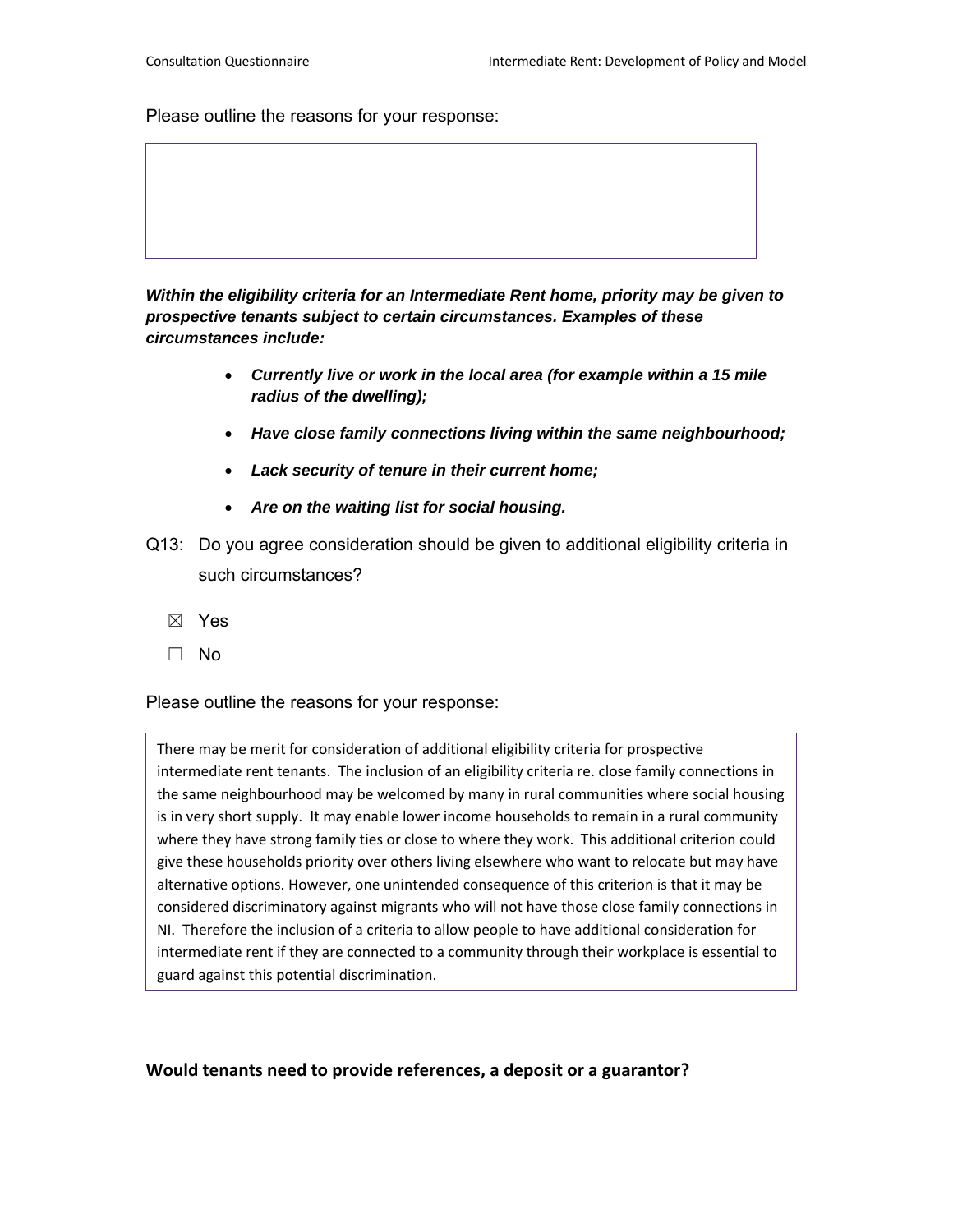**The Department proposes that in line with other private tenancies, Intermediate Rent tenants will provide references and can build up a** 

- Q14: For other private rentals it is common for landlords to ask for references and deposits. To what extent do you agree with the approach to references as outlined for Intermediate Rent tenancies?
	- □ Strongly Agree
	- ☐ Agree
	- ☐ Neither agree nor disagree
	- ☒ Disagree
	- ☐ Strongly disagree

Please outline the reasons for your response:

The need for a reference from a previous landlord may discriminate against young people and other first-time renters and should not be considered as a pre-requisite for access to the intermediate rent scheme.

- Q15: To what extent do you agree with the proposal that a tenancy deposit should be applicable to Intermediate Rent homes (instead of the need for a guarantor), which can be gathered over the initial period of the tenancy where the tenant requests that?
	- ☐ Strongly Agree
	- ☒ Agree
	- $\Box$  Neither agree nor disagree
	- ☐ Disagree
	- ☐ Strongly disagree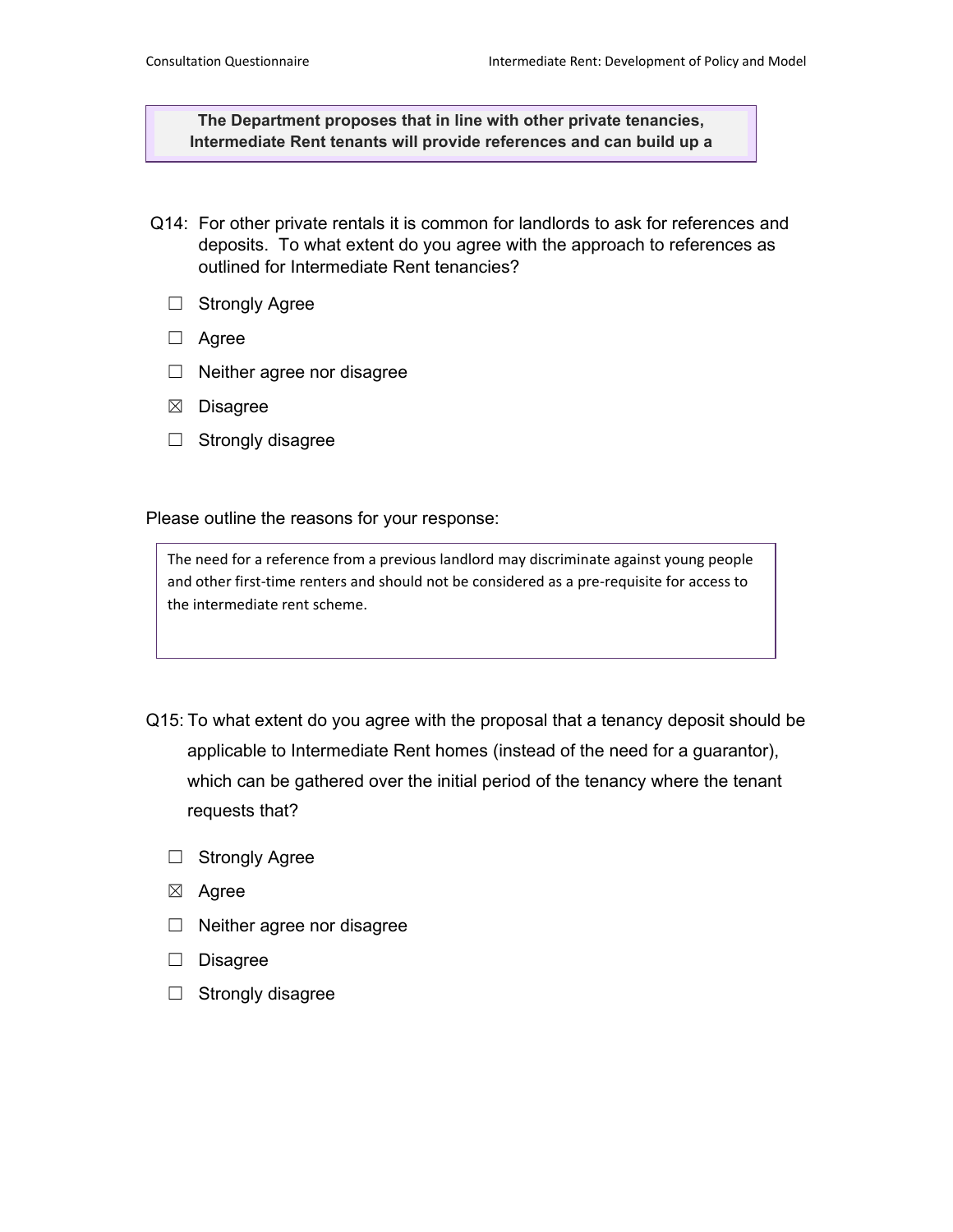Agree that a deposit that can be accumulated over the initial period of the tenancy would be a better option than a guarantor that many people may not be able to secure.

## **How long would an Intermediate Rent Tenancy Last for?**

**The Department proposes that Intermediate Rent tenancies would be offered for a duration of (up to) 5 years. Tenancies will be reviewed and may be renewed. Where a tenant moves on, the programme operator will work with them as they transition to a new home.** 

Q16: What advantages and challenges can you identify for Intermediate Rent tenancies of (eg up to) five years in duration with an opportunity to renew?

### Advantages:

Much more secure tenure for tenants who require it and particularly important for families with children who may struggle to stay in an area of high housing demand with potential disruptive impacts on children's education if they are forced to change schools.

Opportunity to renew allows further security if tenants wish to remain in this type of home.

#### Challenges:

With 50,400 PRS households are paying 25% or more of their income on rent with 20,000 of these spending more than 40% of their household income on housing costs consideration will need to be given to a fair housing management approach to allocations. Demand is likely to massively exceed supply if a small number of initial homes are to be provided under the scheme in a pilot phase.

It is unclear whether a tenant could be evicted if after the 5 years, their financial circumstances have changed (e.g. if their income no longer falls within the threshold) in order to free the property up for another household who could benefit from and is eligible for intermediate rent.

Q17. To what extent do agree with the Department's proposal that Intermediate Rent tenancies should be subject to review with an opportunity to renew after the initial tenancy term?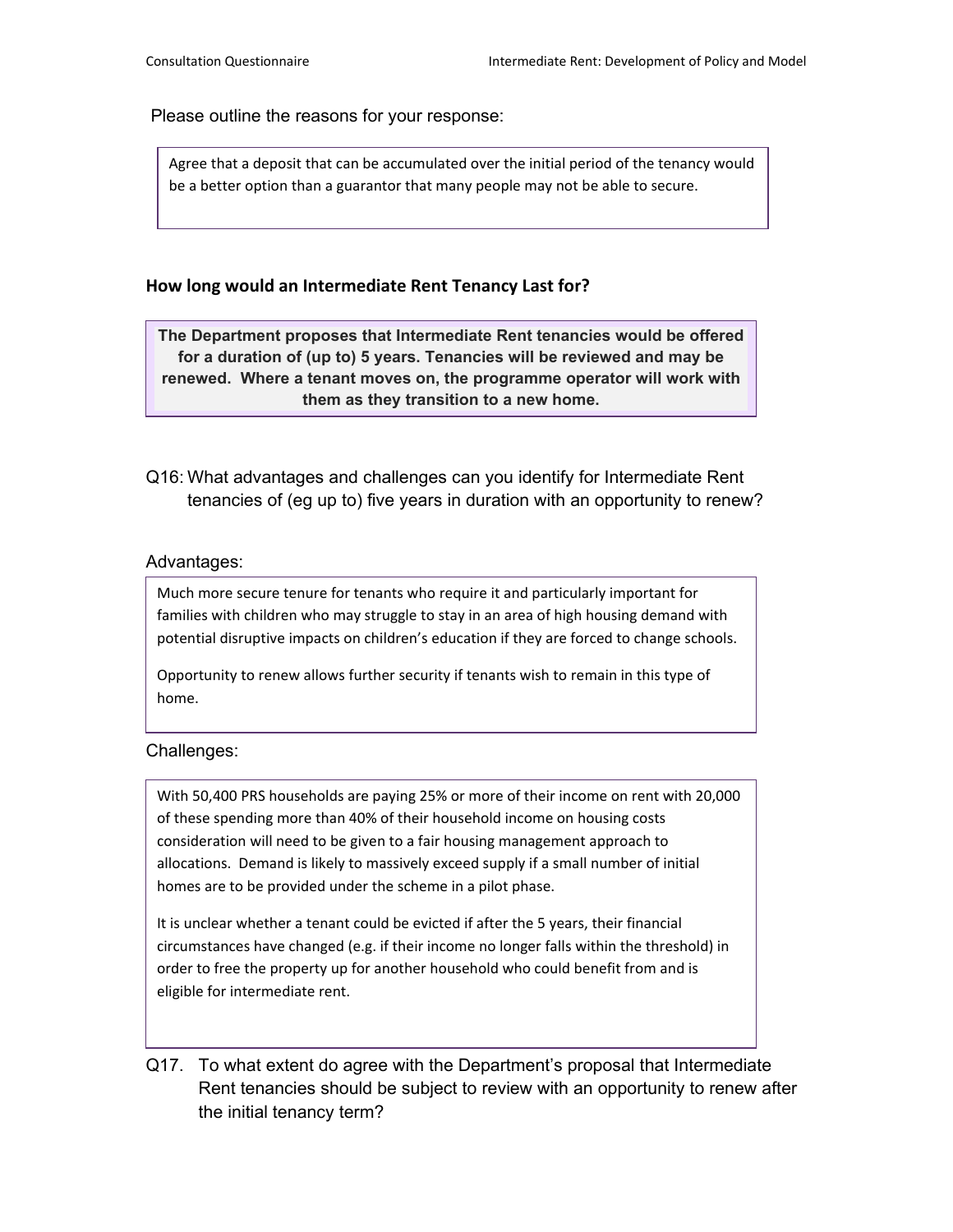- ☐ Strongly Agree
- ☒ Agree
- ☐ Neither agree nor disagree
- ☐ Disagree
- ☐ Strongly disagree

There should be an opportunity to renew after the initial tenancy term. Our concern is that due to the shortage of housing across all tenures in rural communities in NI is that intermediate rent tenants will have no opportunity to move to a home in their area of choice when their initial tenancy period ends.

- Q18: As an initial Intermediate Rent tenancy comes to an end, please rate your preferred option (1-3) around next steps from the following list:
	- 1 Reapplication and eligibility checks if tenant wishes to remain in property
	- 2 Tenancy renewed without need for eligibility checks on agreement of tenant and landlord
	- 2 Option to have a rolling tenancy

No option to extend the tenancy, tenant to leave property at end of initial tenancy

Other (Please specify below)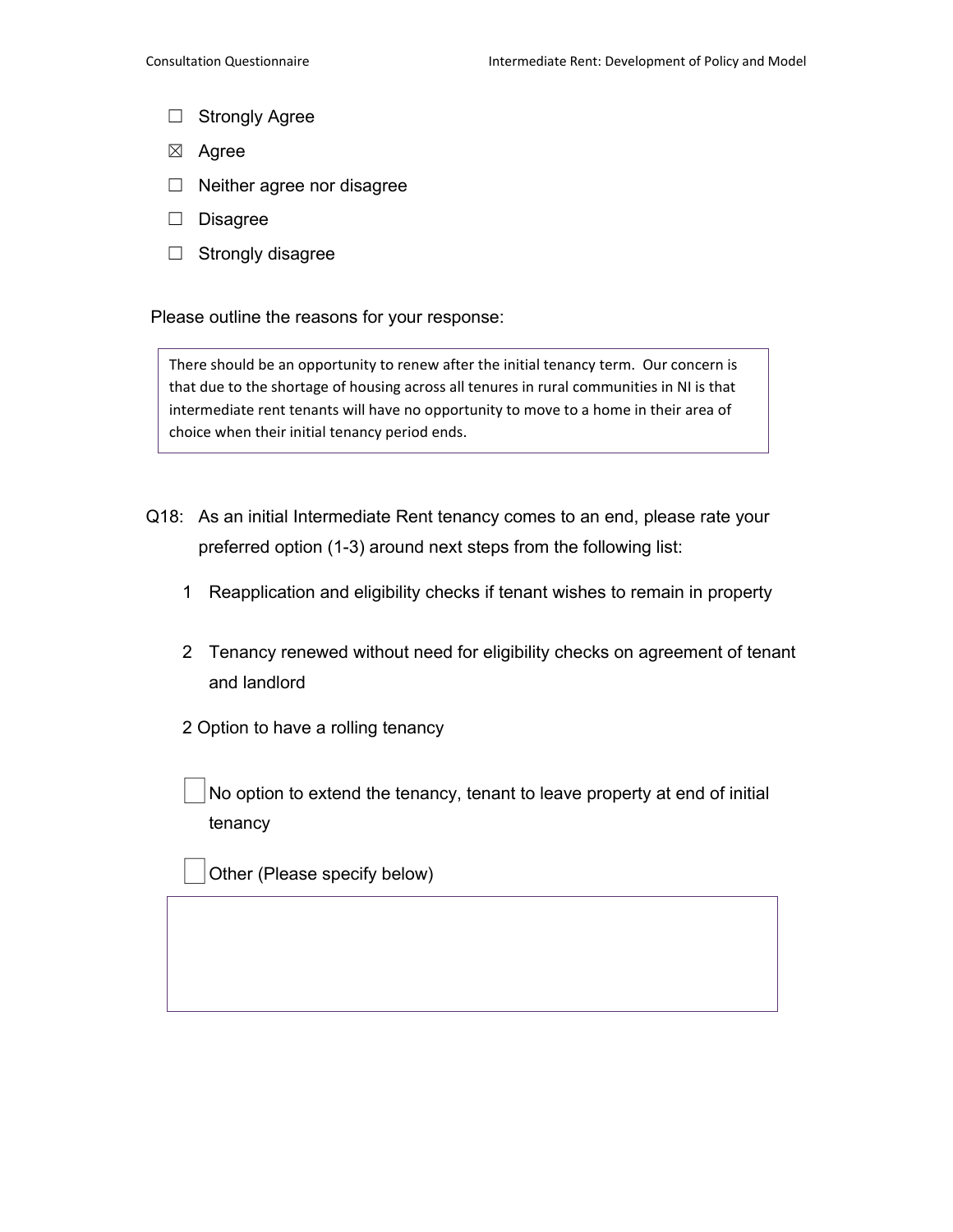#### **What Tenancy Support and Management Services will be available?**

**The Department proposes that Intermediate Rent tenants will have available a network of support services, provided either directly through the programme operator or through other organisations, to help support them to maintain their tenancy.** 

- Q19: To what extent do you agree with the suggested approach of Intermediate Rent programme operators offering support services to tenants?
	- ☐ Strongly Agree
	- ☒ Agree
	- ☐ Neither agree nor disagree
	- ☐ Disagree
	- $\Box$  Strongly disagree

Please outline the reasons for your response:

Agree that tenants would benefit from support services though these don't necessarily need to be provided directly by the intermediate rent organisation. These services could support tenants to consider home ownership, other tenancy options or application for social housing to ensure that the small stock of intermediate rent homes is being targeted appropriately at people who can benefit most from them.

Q20: What type of tenancy support services, if any, would you suggest are appropriate to be delivered to Intermediate Rent tenants?

*Examples may include how to access benefits advice services, advice around avoiding or managing arrears, advice on how to access healthcare or educational services.* 

Please outline the reasons for your response: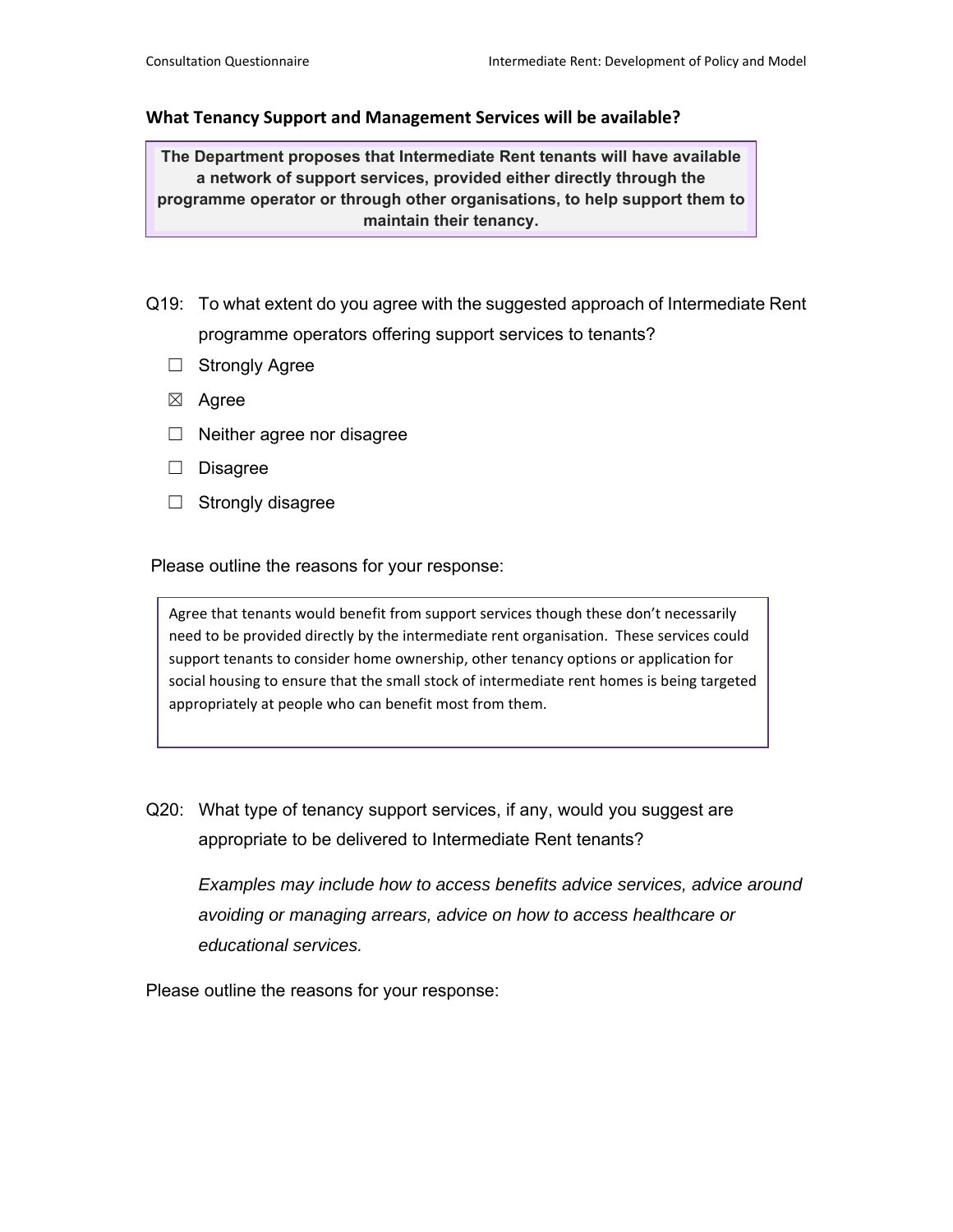## **Intermediate Rent Programme Operator**

**The Department proposes that the Intermediate Rent programme should be delivered by a single programme operator, either a standalone charity established for this purpose or a housing association subsidiary, with housing experience, and dedicated to Intermediate Rent delivery.** 

- Q21: Do you agree with the proposal that a single entity should be appointed with responsibility to act as Intermediate Rent programme operator in delivering Intermediate Rent homes?
	- ☒ Yes
	- ☐ No

Please outline the reasons for your response:

The programme operator must have experience of housing management and have sufficient resources in place to support a new and growing programme. Expertise will be required for many roles ranging from planning, policy, finance and housing management

## **Regulating an Intermediate Rent Programme Operator**

**The Department proposes that specific regulatory arrangements, complementing the Private Rented Sector regulatory regime, should be applicable to the Intermediate Rent programme operator to provide appropriate governance, and to provide confidence to attract private** 

Q22: To what extent do you agree with the Department's analysis of the regulatory arrangements for an Intermediate Rent programme operator?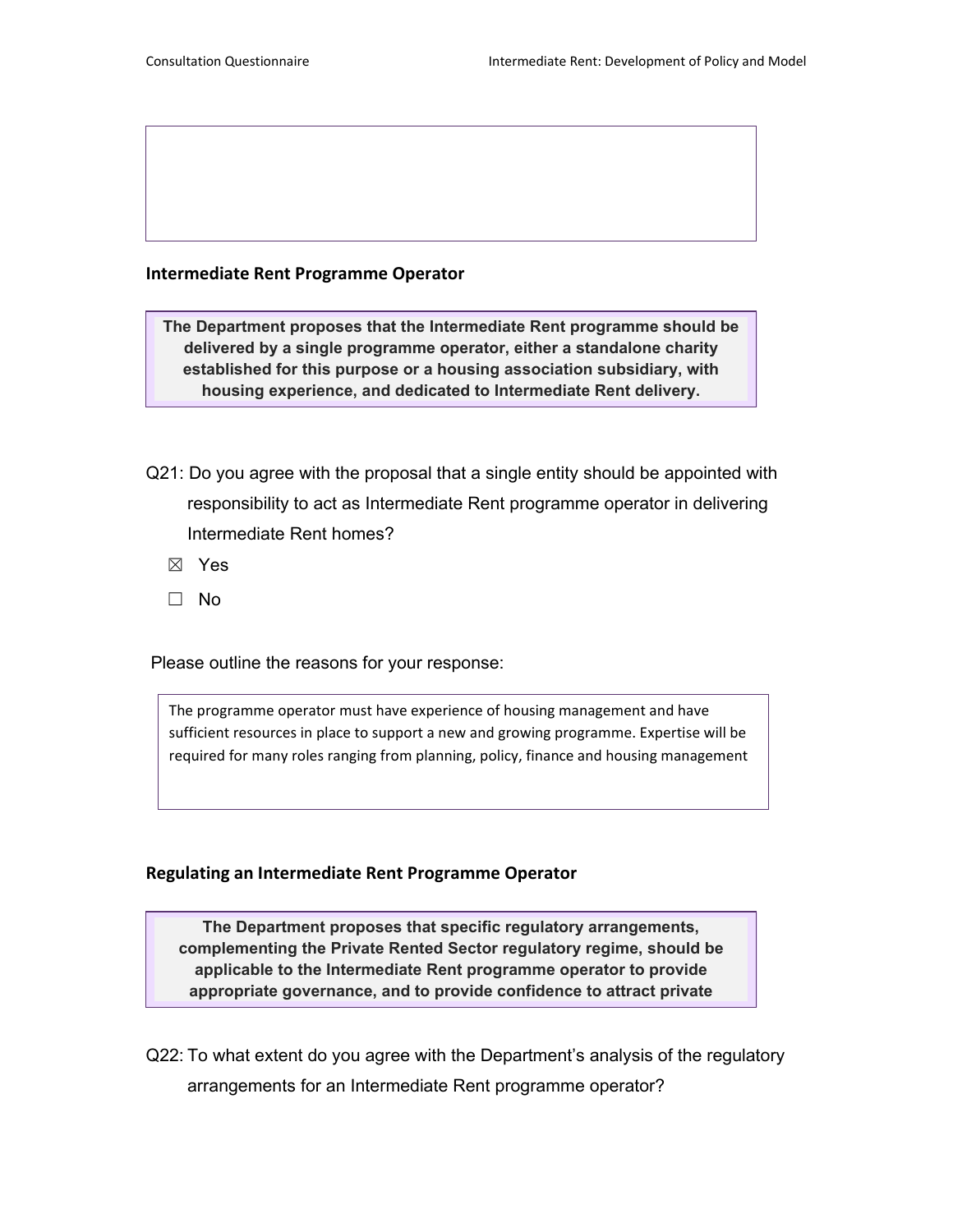- ☐ Strongly Agree
- ☐ Agree
- ☐ Neither agree nor disagree
- ☐ Disagree
- ☐ Strongly disagree
- Q23: Are there any additional regulatory matters which the Department should seek to apply to delivery arrangements?

Please outline any additional regulatory matters which should be considered:

RRF is concerned that homes developed under this programme will fully become the asset of the programme operator at the end of the loan term. We need to ensure that that these homes are kept in public ownership and cannot revert to the operator after FTC loan finance is paid off. An asset lock on the homes created by this policy is required.

### **Delivering a Core Intermediate Rent Framework**

**The Department proposes that a core framework model, informed by input from key statutory bodies, will provide an effective model for the delivery of much needed Intermediate Rent homes of good design and quality in areas of identified need.** 

- Q24: To what extent do you agree that the programme operator should be involved in developing the specification for Intermediate Rent Homes (this may include eg the location, rent setting, and the quality standard)?
	- ☐ Strongly Agree
	- ☒ Agree
	- ☐ Neither agree nor disagree
	- ☐ Disagree
	- ☐ Strongly disagree

Please outline the reasons for your response: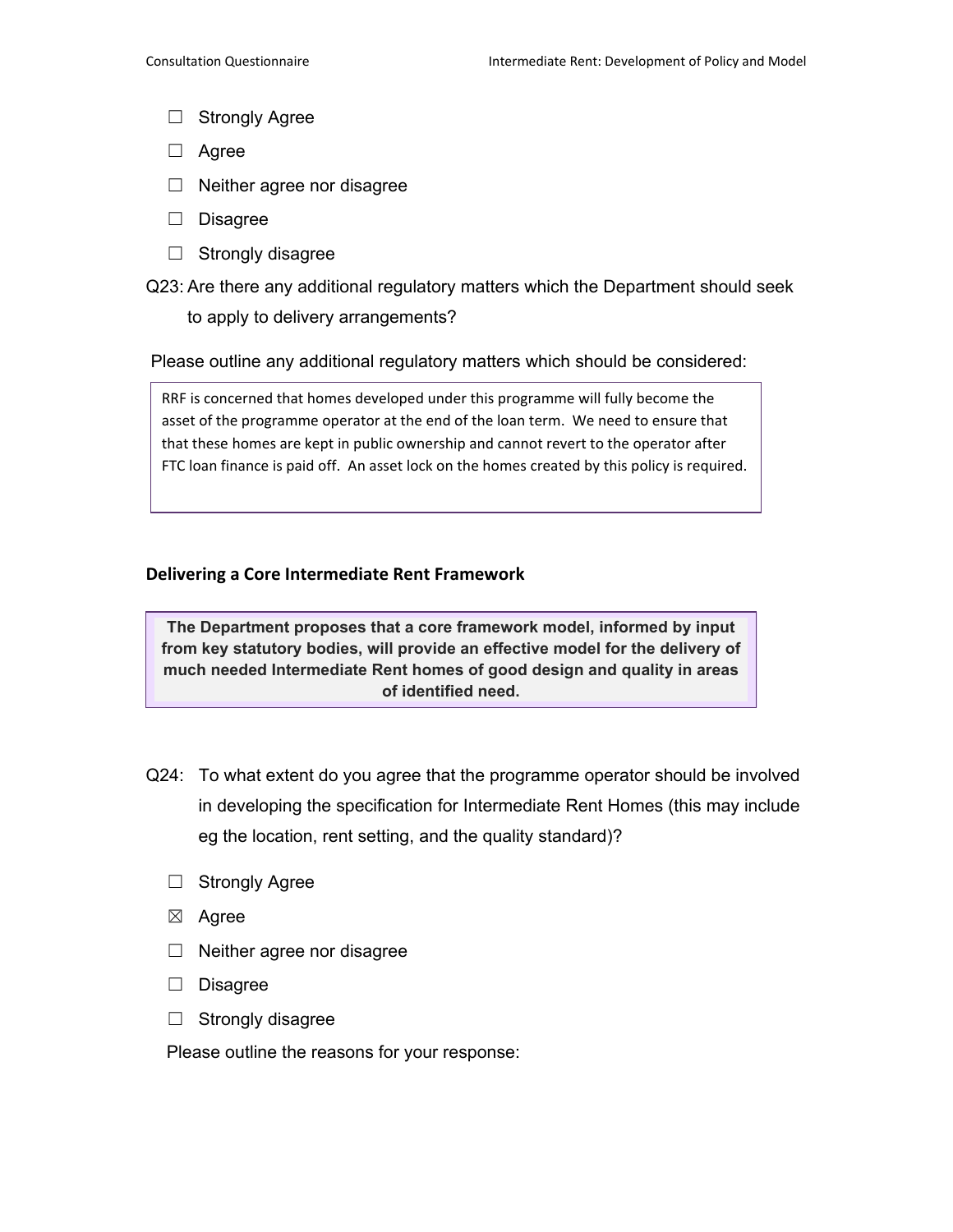We agree that a core framework model should be developed which will include clear guidance on where and when intermediate rental properties can be provided. As stated earlier the Housing Executive/Housing Associations have yet to achieve a new rural build scheme (SHDP) which includes an intermediate housing element. Consideration should be given as to how delivery agents could be encouraged to deliver in rural areas where the need is for a small number of units.

## **Designing, Delivering and Funding a Financially Viable Model**

**The Department proposes that a model based around the established practice (a blended approach between the social development and shared ownership delivery models) should broadly apply to a new Intermediate Rent** 

- Q25: Do you agree with the use of primarily Financial Transactions Capital loan funding to support the delivery of a supply of Intermediate Rent homes?
	- ☐ Yes
	- ☐ No

Please give reasons for your response:

If FTC is used to support the delivery of Intermediate rent homes, the Department must give further consideration as to whether this could have a differential impact in rural areas. RRF has been lobbying to encourage housing associations to deliver more social new build schemes within a reasonably attractive funding regime. Despite the availability of HAG the target for new build social housing in rural communities has been missed in 6 of the last 7 years. Small scale rural developments may not be perceived as financially attractive or a higher risk for tenancy allocation than larger urban schemes. Intermediate rent policy must address this issue from the outset by setting a minimum number of intermediate rent homes to be delivered across rural communities in the pilot phase.

Q26: To what extent do you agree with the methodology outlined to calculate the costs to subsidise Intermediate Rent development?

- ☐ Strongly Agree
- ☐ Agree
- $\Box$  Neither agree nor disagree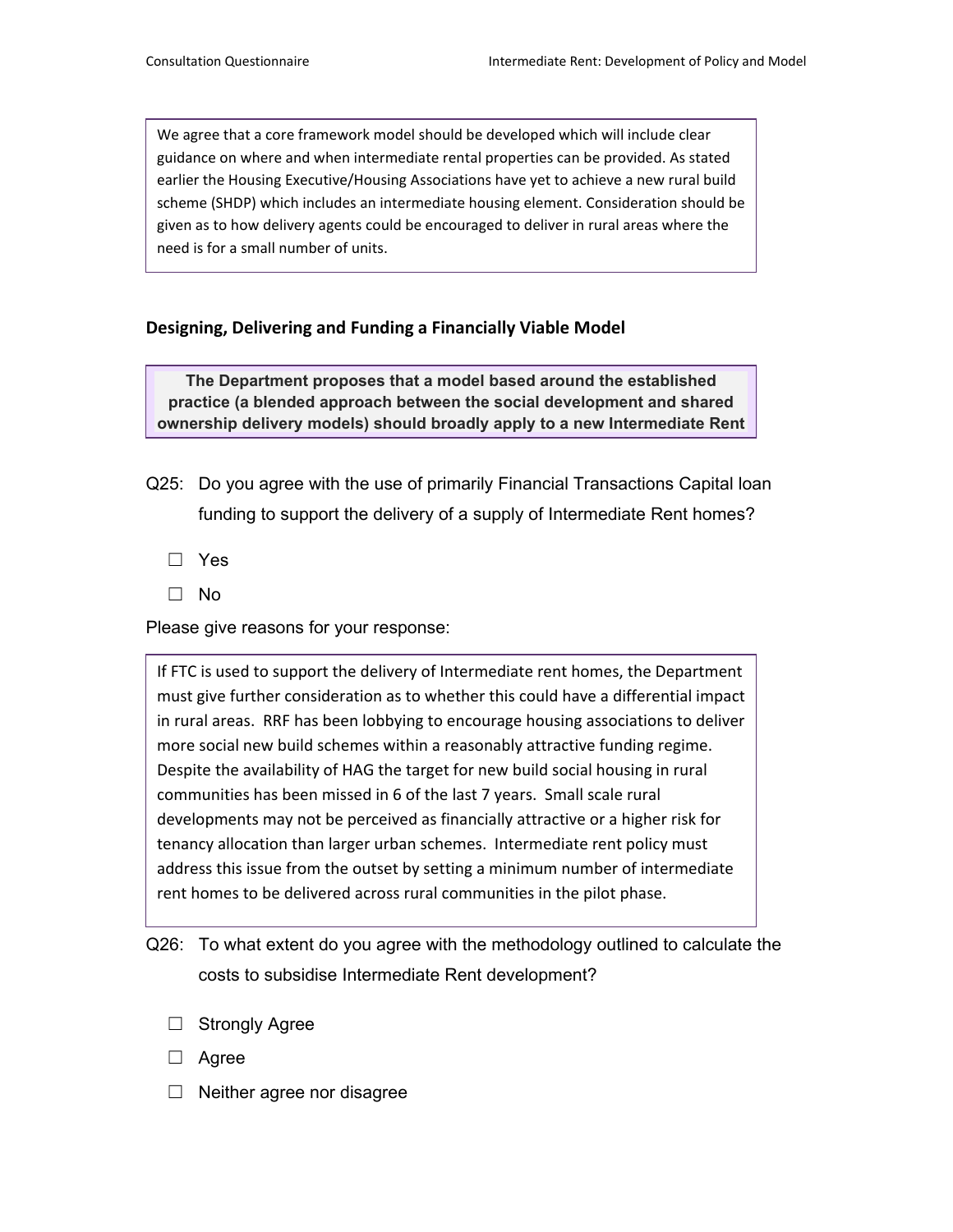- ☐ Disagree
- $\Box$  Strongly disagree

### **Delivering Intermediate Rent Homes – Construction, Development and Standards**

**The Department proposes that Intermediate Rent homes should meet the minimum statutory construction and quality standards, with opportunity for additional requirements as necessary.**

- Q27: It is the Department's view that all Intermediate Rent Homes will be required to meet the statutory building standards and statutory housing fitness standard as a minimum. Do you think that additional design and construction standards should apply to Intermediate Rent homes?
	- ☒ Yes
	- ☐ No

Please outline your reasons why:

In light of spiralling fuel poverty rates and the imminent introduction of climate change legislation it would show leadership if DfC insisted that homes provided meet additional design and construction standards to ensure they are as close to zero carbon as they can be.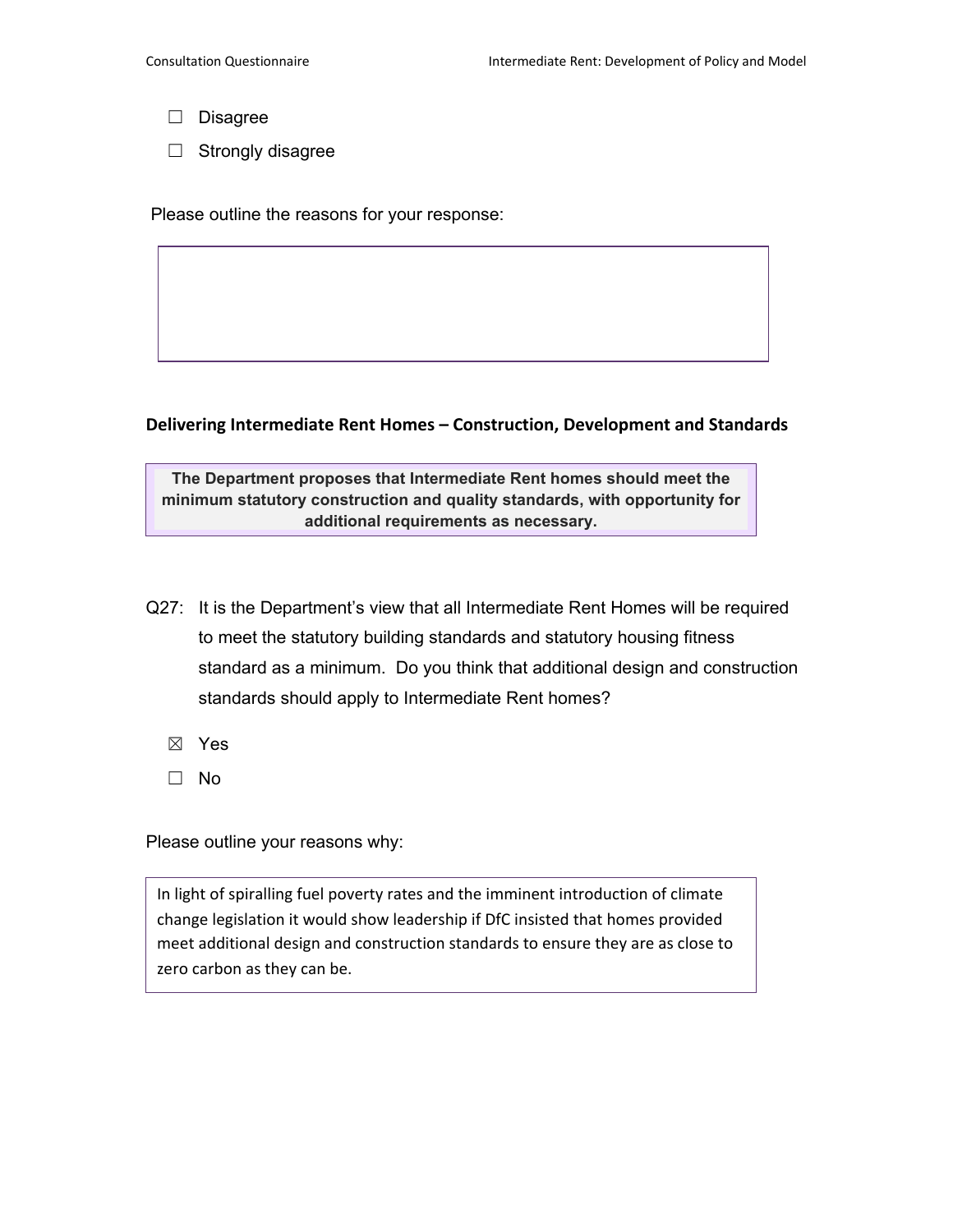Q28: Do you have any other data, evidence or information to help shape the development and delivery of an Intermediate Rent model that have not been captured elsewhere in this document?

RRF believes the intermediate rent model should include a commitment to developing intermediate rent homes in rural settlements in the pilot phase so any additional challenges of providing intermediate rental homes in rural areas are identified. The Rural Unit of the NIHE will be able to provide evidence of need for affordable housing in many rural settlements where they have undertaken housing need tests over the past 5 years.

There is a concern that Intermediate rent housing will be used to reduce numbers on the social housing waiting list but will only recycle the tenant for as long as they remain in an intermediate tenancy. The opportunity to 'save the deposit' to buy or for a market rent in the PRS ignores the reality that many people have insufficient weekly surplus from low earnings to save a deposit over a number of years and even then how do those tenants transition back to private rented sector to pay the increased rent once off the 'intermediate tenancy'. Unless legislation is introduced to regulate rents in the private rented sector intermediate rent models will not deal with the housing affordability crisis.

- Q29: Do you agree with the proposed outcomes identified as a way to identify the success of the programme?
	- ☐ Yes
	- ☒ No

Q30: Do you wish to propose additional outcomes for consideration?

RRF wishes to propose that an additional outcome be included to map the provision of intermediate housing. The Housing Executive has evidenced the need for intermediate housing across rural NI through its programme of housing need tests. The Department must ensure that this need is addressed in rural communities by ensuring that any provider must make provision for intermediate housing in rural communities.